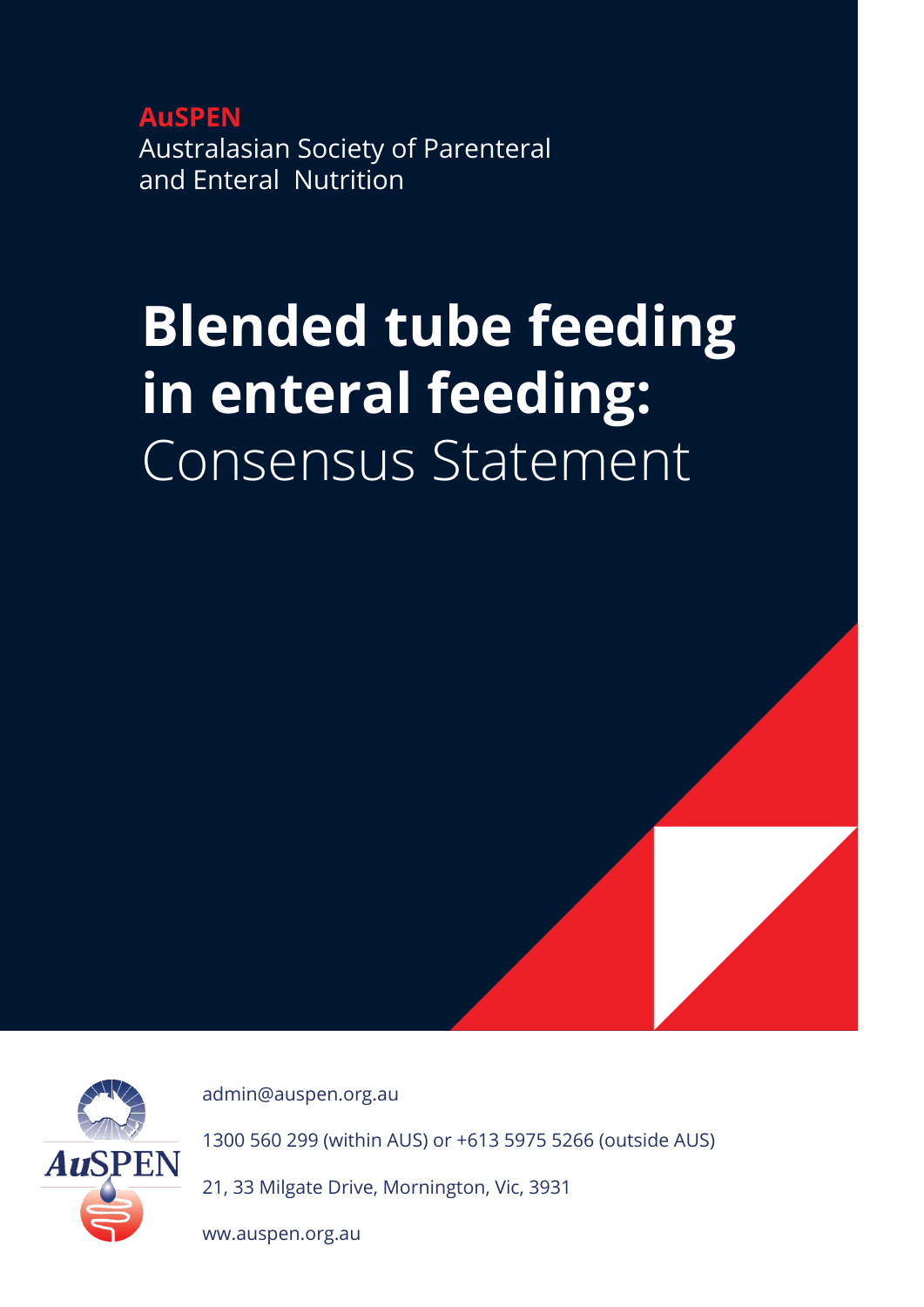# Purpose

#### **The purpose of this statement is to:**

Provide support to dietitians and health professionals who treat patients (children and adults) with enteral blended tube feeds (BTF) by summarising the current research and expert clinical consensus.

### **Disclaimer**

**Health professionals will hopefully find this consensus statement useful in their patient care, however, responsibility for clinical care lies with the health professionals. This consensus statement may not apply in all situations, and individual patient or site characteristics need to be considered.** 

**This consensus statement should not be used as a substitute for a health professional's informed clinical judgment with respect to the appropriate manner to treat an individual patient, and no responsibility can be accepted by either the authors of the guidelines or AuSPEN for any lack of benefit or harm that occurs when following the guidelines.**

## How was this consensus statement created?

A panel of experts including dietitians, nurses and gastroenterologists. A systematic review of the evidence on BTF was completed to begin the grading process.

#### **The evidence was graded using two guidelines:**

- The NHMRC Levels of Evidence *(2009, [https://www.nhmrc.gov.au/sites/default/files/images/NHMRC%20Levels%20and%20](https://www.nhmrc.gov.au/sites/default/files/images/NHMRC%20Levels%20and%20Grades%20(2009).pdf)   [Grades%20\(2009\).pdf\)](https://www.nhmrc.gov.au/sites/default/files/images/NHMRC%20Levels%20and%20Grades%20(2009).pdf)*
- The ADA method of analysis *(2003, [https://www.andeal.org/files/ADA%20Evidence%20Analysis%20Manual\\_ed3c%20Nov%20](https://www.andeal.org/files/ADA%20Evidence%20Analysis%20Manual_ed3c%20Nov%202005.pdf)   [2005.pdf](https://www.andeal.org/files/ADA%20Evidence%20Analysis%20Manual_ed3c%20Nov%202005.pdf))*

This committee used the DELPHI process to come to a group consensus after all the evidence was graded. Voting was anonymous, collected and collated by the two co-chairs of the group which formulated the consensus statements.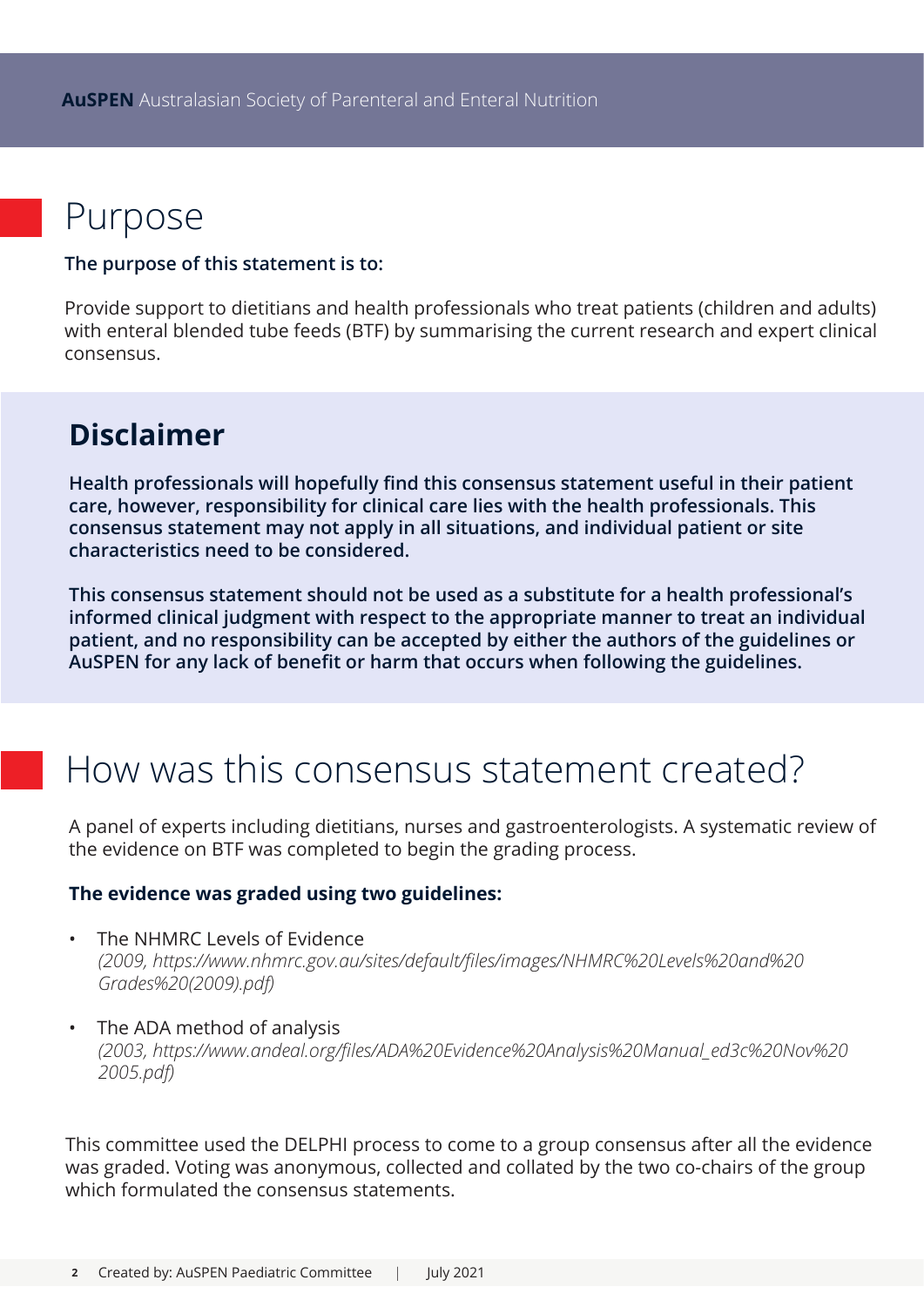### **This consensus document was developed by the following members of the working group**

- **• Ms Claire Reilly,** Senior Paediatric Dietitian, Queensland Children's Hospital, Brisbane, Queensland, Australia (Co-chair)
- **• Miss Nicole Ross,** Assistant Director Nutrition and Food Services (Children's Services), Gold Coast University Hospital, Gold Coast, Queensland, Australia (Co-chair)
- **• Dr Usha Krishnan,** MBBS; FRACP, Paediatric Gastroenterologist, Sydney Children's Hospital, Randwick, Sydney, Conjoint Senior Lecturer, University Of New South Wales, New South Wales, Australia
- **• Dr Jason Yap,** BHB MBChB FRACP Paediatric Gastroenterologist and Associate Professor of Paediatrics, The Royal Children's Hospital, Melbourne, Australia
- **• Mrs Stacey Watene,** Paediatric Dietitian, Gold Coast University Hospital, Gold Coast, Queensland, Australia
- **• Mrs Joen Mason,** Senior Paediatric Dietitian, Dietetic Clinical Coordinator, MidCentral District Health Board, Palmerston North, New Zealand
- **• Mrs Rachel Lindeback,** Senior Paediatric Dietitian, St George Hospital, Sydney New South Wales, Australia
- **• Mrs Rachael Martin,** Paediatric Dietitian, Royal Children's Hospital, Melbourne, Victoria, Australia
- **• Ms Kelly Josh,** Senior Paediatric Dietitian, Perth Children's Hospital, Perth, Western Australia
- **• Mrs Jenna Riley,** Clinical Dietitian (HEN co-ordinator), Peninsula Health, Victoria, Australia
- **• Mrs Fiona Arrowsmith**, Paediatric Dietitian, The Children's Hospital, Westmead, New South Wales, Australia
- **• Miss Rebecca Gurr,** Paediatric Dietitian, Christchurch Hospital, Christchurch, New Zealand
- **• Mrs Karman Liu**, Paediatric Dietitian, Royal Children's Hospital, Melbourne, Victoria, Australia
- **• Mrs Keryn Coster,** Paediatric Dietitian, Royal Children's Hospital, Melbourne, Victoria, Australia
- **• Miss Shani Drake,** Clinical Adult Dietitian, Peter MacCallum Cancer Centre, Melbourne, Victoria, Australia
- **• Miss Kelly-Anne Ince,** Clinical Nurse Consultant Paediatric Nurse Navigator (Paediatric Gastrostomy Clinic Nurse), Gold Coast University Hospital, Gold Coast, Queensland, Australia
- **• Miss Louise Webley,** Adult Dietitian, Gold Coast University Hospital, Gold Coast, Queensland, Australia
- **• Miss Neha Chandrasekar**, Medical Student, University of New South Wales, Australia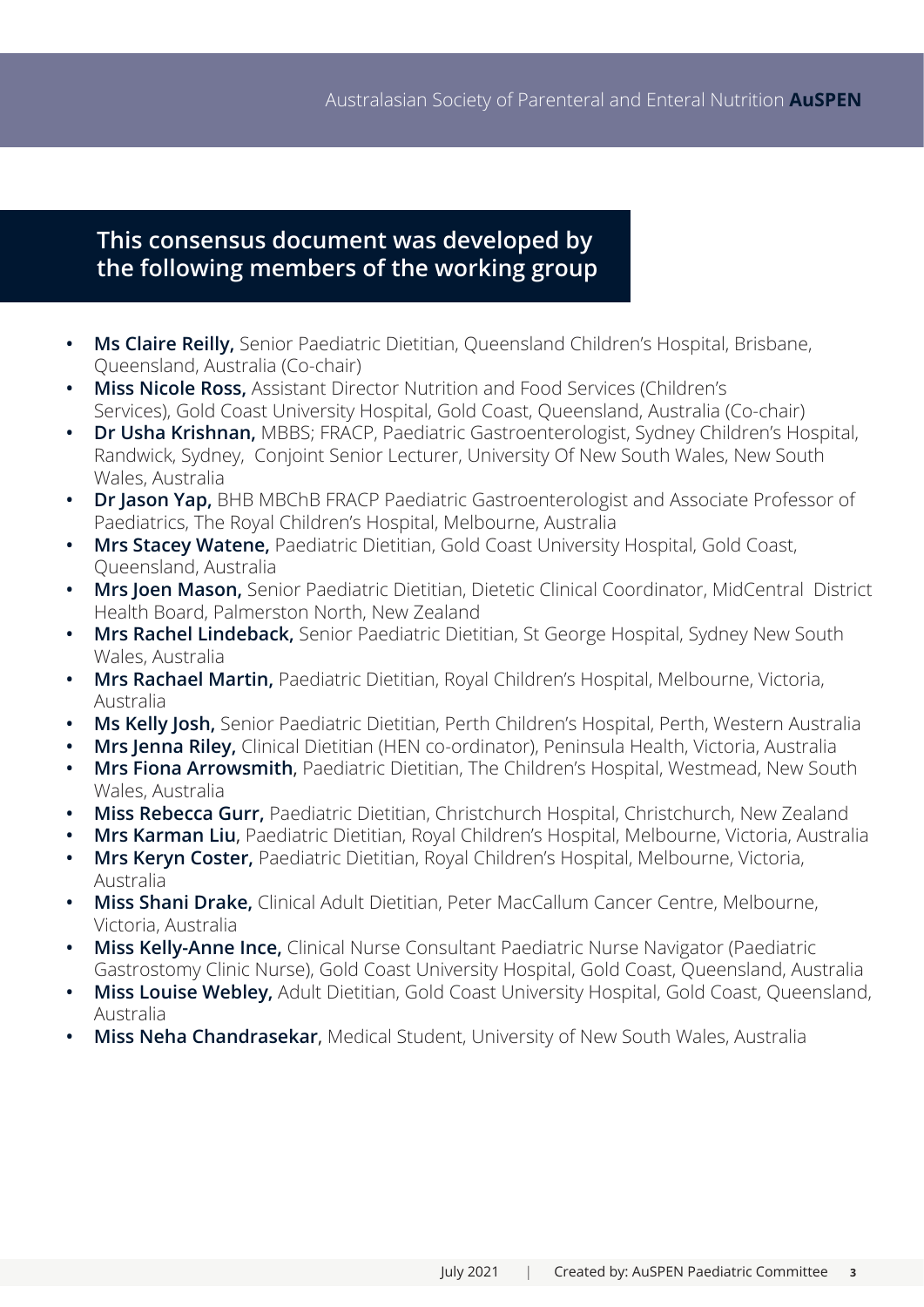## Consensus Statements

- **1.** The essential members of the multidisciplinary team for recommendation of BTF in children and adults should at the very minimum include a gastroenterologist or other physician involved in regular care of the patient, a dietitian and the patient or patients family/care givers.
- There are many considerations when determining patient suitability for use of BTF, however given lack of high-quality evidence, caution and clinical judgement should be applied for people who: **2.**
	- Require continuous feeds home-made BTF are non-sterile, and thus have short hang times to avoid risks of contamination and food borne illness. Thus, they are unable to be used as a continuous feed. In addition, many BTF are too viscous to pass through a feeding pump.
	- Have a jejunostomy See relevant position statement for further detail.
	- Are on a fluid restriction BTF are often provided in larger fluid volumes than commercial formulas.
	- Have certain medical conditions e.g. metabolic disorders or multiple food allergies – This is due to difficulty in providing a diet that is adequate in the context of multiple food/nutrient exclusions.
	- Have a high risk of infection Non-commercial BTF ( homemade BTF) are nonsterile, and thus expose children to a higher microbial load than HACCP approved commercial formulas.
- BTF may provide some benefits to the patient, including improved feeding tolerance and patient and caregiver quality of life and satisfaction. **3.**
	- The potential disadvantages of BTF may include: **4.**
		- Impaired growth in children and malnutrition in adults if BTF is not monitored by an experienced dietitian.
		- Gastrostomy tube blockages due to increased viscosity of BTF.
		- The associated time burden, as BTF's require additional preparation time to commercial formulas.
		- The requirement of a high-powered blender.
		- The potential for infection risk due to contamination.
- It is recommended the following dietitian monitoring timeframes for patients using BTF **5.**

Paediatric and adult patients: Initiation of BTF: 1-3 monthly Stable on BTF: 6 monthly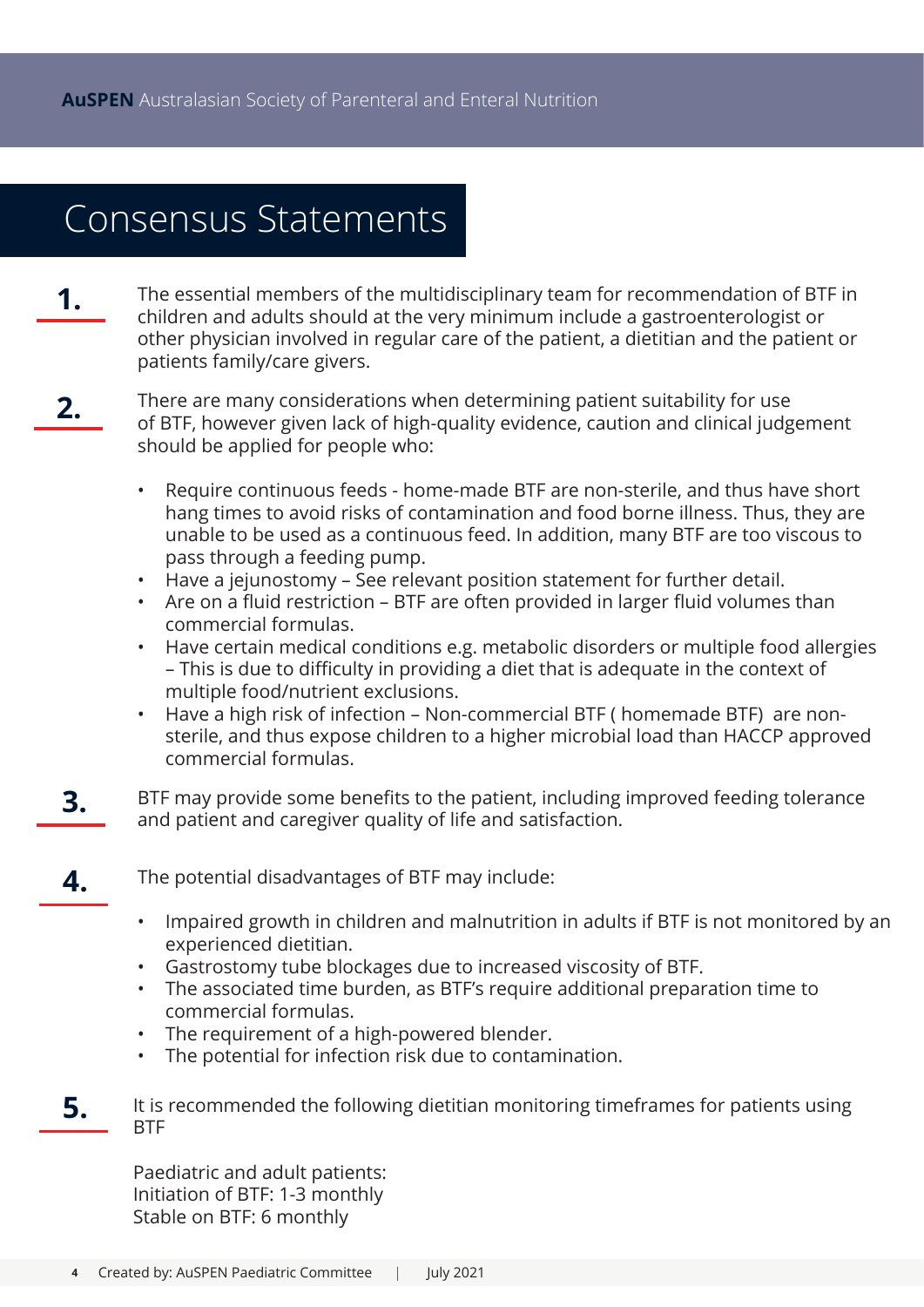It is recommended to consider the following when recommending, preparing and administering BTF's: **6.**

### **i. BTF's can be considered for patients who:**

- Are over 12 months of age.
- Have motivated caregivers who are aware of risks associated with BTF and are willing to work with the dietitian to ensure adequacy of BTF.
- Have a mature and healed stoma site.
- Have a low infection risk Most BTF are non-sterile (unless commercially prepared and HACCP approved), and thus pose an increased risk of food borne illness.

#### **ii. Caution and clinical judgement should be used in implementing BTF for patients who:**

- Are medically unstable.
- Have a small feeding tube (<14fr).
- Have poor growth.

### **iii. The following points are in line with current literature for the safe preparation and administration of BTF.**

- Parents/carers/patients need the ability to follow a BTF recipe and regular dietitian reviews to ensure macronutrient, micronutrient, and caloric adequacy.
- Parents/ carers/patients need the ability to follow appropriate food preparation and food handling.
- Administration of BTF to infants <6 months is discouraged in line with general recommendations on starting solids.
- Adding cow's milk to the BTF is discouraged for in infants <6 months, in line with general recommendations by Australian Guide to Healthy Eating and The NZ guide to healthy eating.
- Parents/carers need to have the appropriate equipment, storage space, kitchen, fridge and freezer to safely prepare BTF.
- Parents/carers need to consider the risk of food allergy with BTF e.g., introducing foods in BTF that may cause an allergenic reaction.
- Viscosity need to consider the adjusting of the nutritional profile of commercial BTF if they require the addition of water to thin out.
- BTF must be prepared using safe food handling techniques and stored it in a refrigerator immediately after preparation. Discard any unused BTF after 24hrs.
- The hang time of BTF at room temperature should be <2hrs.
- Administration of BTF as a bolus feed via a syringe as a push method should be possible, with caution taken on the viscosity of the BTF.
- Administration of BTF is recommended via a bolus feed, it is not well suited to a feeding pump due to risk of bacterial growth and potential tube clogs.
- Sanitise all mechanical equipment (e.g., blenders) used in preparing BTF after each use appropriately.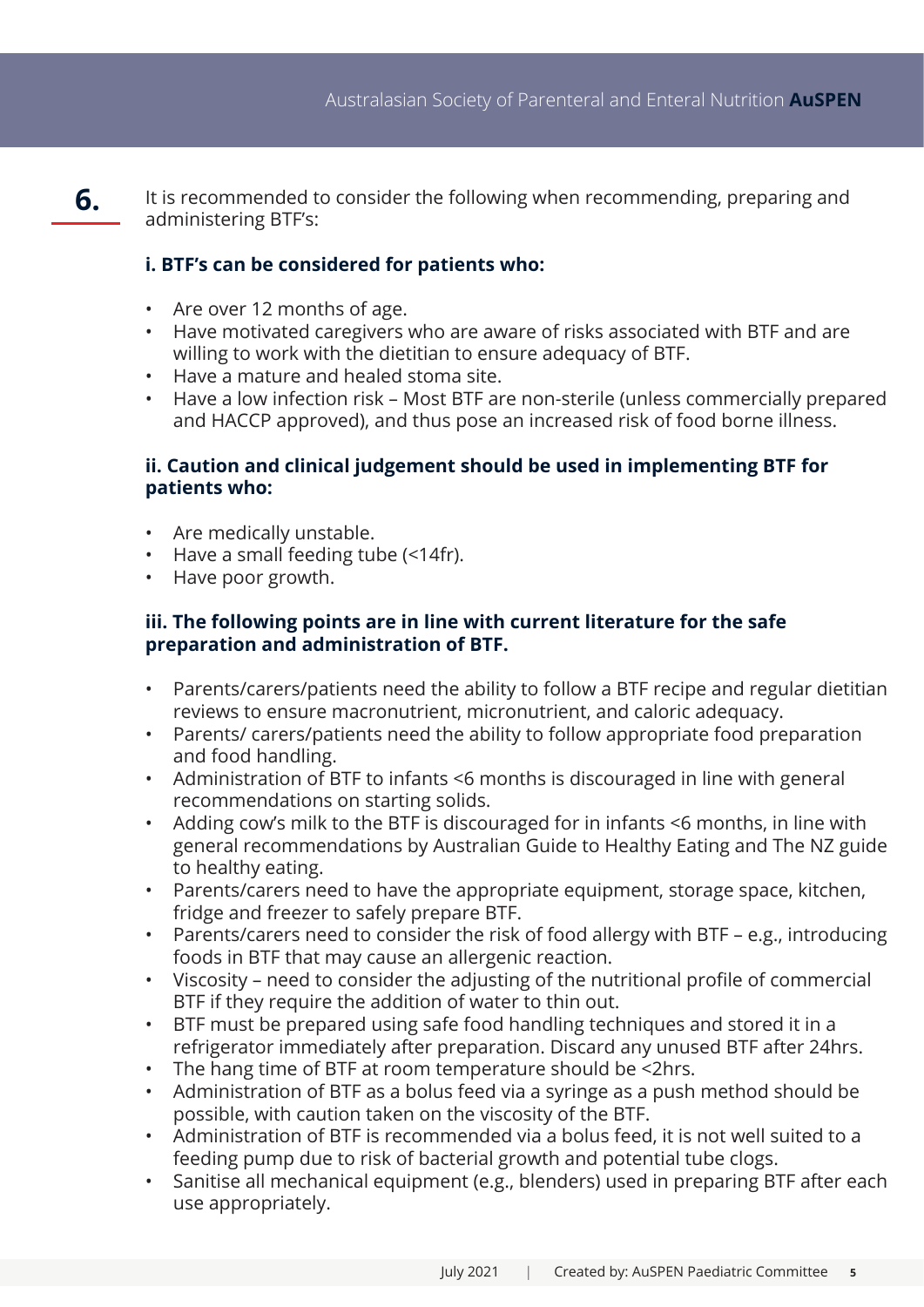- The following information should be given to parents/patients prior to and after the commencement of BTF. **7.**
	- Food safety information for preparing BTF
	- A list of recommended equipment required for BTF
	- Information on the variety of commercial BTF available
	- Information on the risks involved with BTF (e.g., tube blockages)
	- If available, support group information available for patients and families e.g.:
		- Oley Foundation *<https://oley.org/>*
		- Feeding Tube Awareness Foundation *[http://www.feedingtubeawareness.org/](http://www.feedingtubeawareness.org/Blenderized-Diet.html)  [Blenderized-Diet.html](http://www.feedingtubeawareness.org/Blenderized-Diet.html)*
	- A copy of an intended use statement for parents/carers to sign if they wish to use BTF as an inpatient in their local hospital (if available)
	- The Australian Guide to Healthy Eating (to be discussed with patient/parent and Dietitian) as a base of recipes: *[https://www.eatforhealth.gov.au/eating-well/healthy](https://www.eatforhealth.gov.au/eating-well/healthy-eating-throughout-all-life/healthy-eating-infants-children-and-teenagers)[eating-throughout-all-life/healthy-eating-infants-children-and-teenagers](https://www.eatforhealth.gov.au/eating-well/healthy-eating-throughout-all-life/healthy-eating-infants-children-and-teenagers)*
	- The New Zealand Food and Nutrition Guidelines *[https://www.health.govt.nz/our](https://www.health.govt.nz/our-work/eating-and-activity-guidelines/current-food-and-nutrition-guidelines)[work/eating-and-activity-guidelines/current-food-and-nutrition-guidelines](https://www.health.govt.nz/our-work/eating-and-activity-guidelines/current-food-and-nutrition-guidelines)*
- Consensus opinion is that BTF can be used as a sole source of nutrition provided the patient is able to maintain nutritional status (and growth in children) and the recipes used meet all nutritional requirements and the patient is regularly monitored by a dietitian. **8.**
- Consensus opinion is that non-sterile BTF should not be administered into the jejunum due to microbial concerns, absorption capacity and limitations with jejunal feeding. **9.**

# **Acknowledgements**

Ms Julia Fox for her help, support, and guidance in the completion of this document.